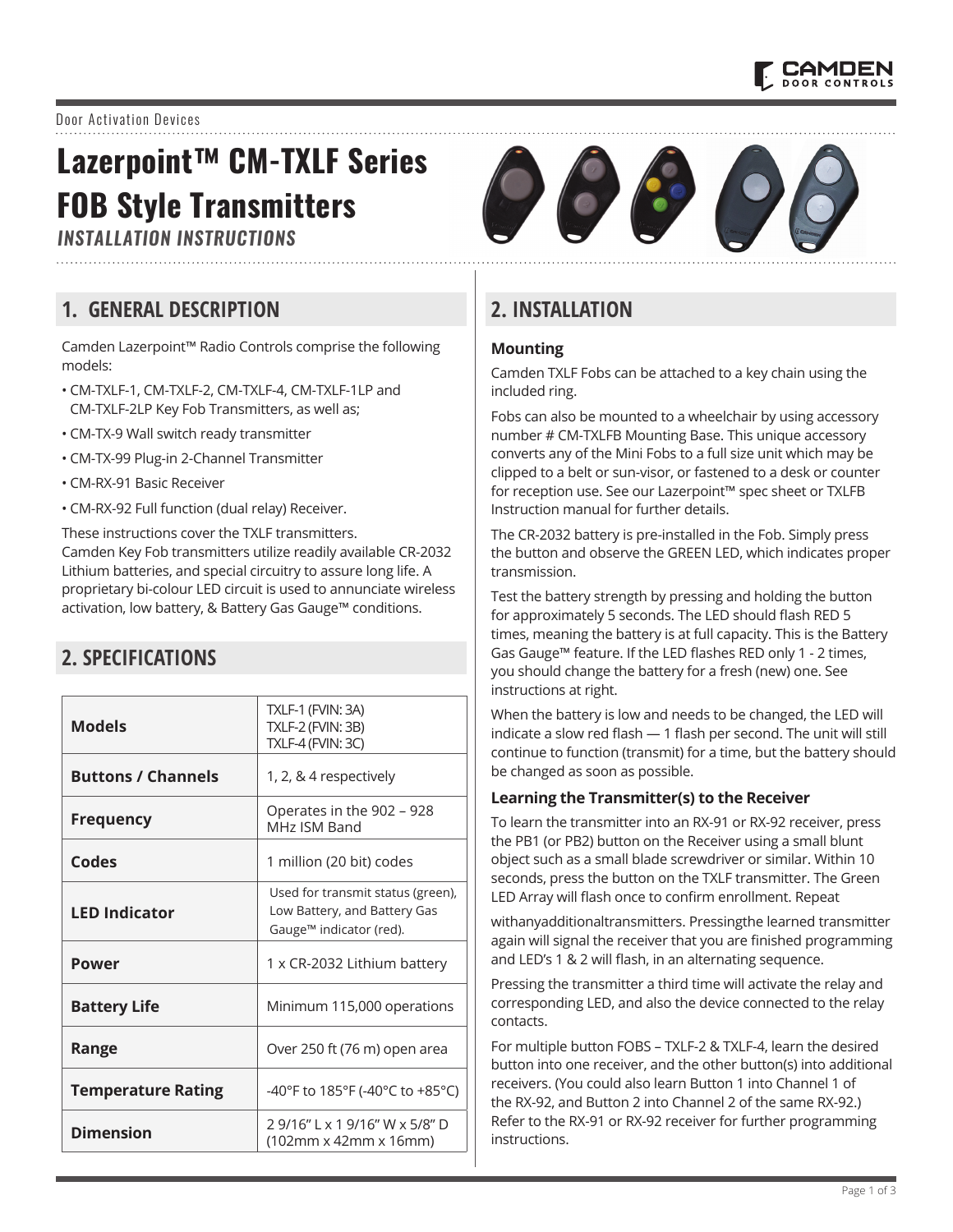#### LAZERPOINT™ CM-TXLF SERIES FOB STYLE TRANSMITTERS

INSTALLATION INSTRUCTIONS

## **Replacing the Battery**



## **4. WARRANTY**

Camden Door Controls guarantees the CM TXLF series transmitters to be free from manufacturing defects for 3 years from date of sale. If during the first 3 years a TXLF transmitter fails to perform correctly, it may be returned to our factory where it will be repaired or replaced (at our discretion) without charge. Except as stated herein, Camden extends no warranties expressed or implied regarding function, performance or service.

Batteries are exempt from this warranty.

**Assembly Instructions**